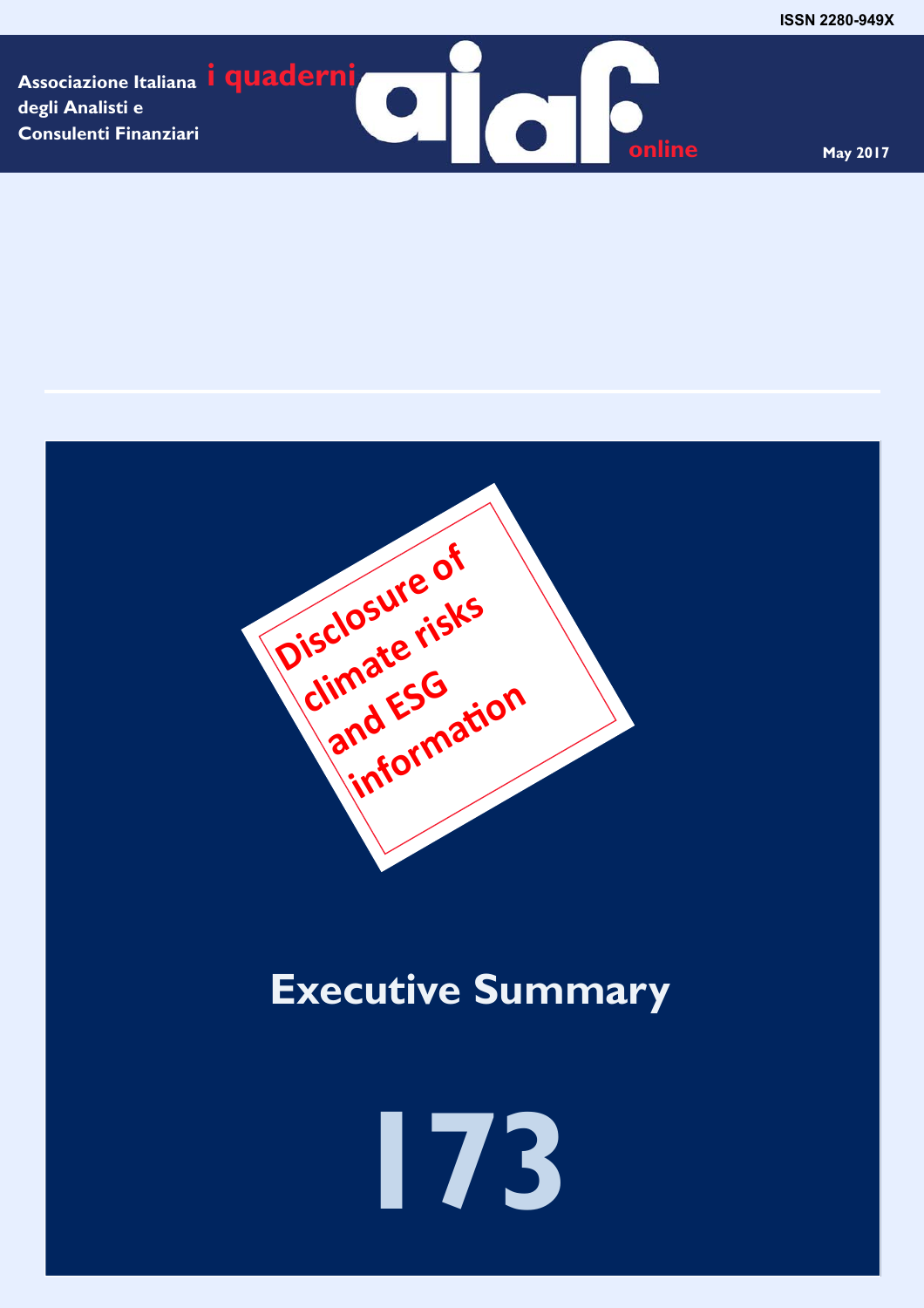AIAF White Paper No. 173 Intangibles Series

**Disclosure of climate risks and ESG informaƟon** 

**Report by Commission**  "Fundamental Analysis"

**Referent adviser**  Alberto Borgia

Working Team "Mission Intangibles®"

#### **Project Leaders and Authors**

**Andrea Gasperini**  Project Leader Aiaf "Mission Intangibles®"

**Federica Doni**  PhD, University of Milano‐Bicocca

# **i quaderni aiaf online Direttore Responsabile Ugo Bertone**

Chiuso in redazione Milano, 27 Aprile 2017

**Il contenuto del presente Quaderno esprime l'opinione del Gruppo di lavoro** 

**Anno inizio pubblicazione: 2012 Editore AIAF Associazione Italiana degli AnalisƟ e ConsulenƟ Finanziari** 

**© Copyright 2017 AIAF Associazione Italiana degli Analisti e Consulenti Finanziari**

# **Associazione Italiana degli Analisti e Consulenti Finanziari**

*costituita nel 1971* 

**Consiglio Direttivo Presidente**: Alberto Borgia **Vice Presidente**: Simone Bini Smaghi **Tesoriere:** Stefano Volante **Consiglieri:** Giovanni Barone, Maria Giovanna Cerini, Luca Comi, Luca D'Onofrio, Luca Francesco Franceschi, Angela Monti, Antonio Tognoli, Massimiliano Vecchio

**Collegio dei Revisori Presidente**: Paolo Citoni **Membri Effettivi**: Fabio Sposini, Alberto Tron Membri Supplenti: Marco Caputi, Guido Guetta

**Collegio dei Probiviri Presidente**: Andrea Gasperini **Membri Effettivi: Paolo Balice,** Teodoro Loverdos **Membri SupplenƟ**: Alex Bolis, Emanuela Fusa



**Sede e Segreteria Segretario Generale**: Franco Biscaretti di Ruffia Segreteria: Ivana Bravin, Katia Diani, Monica Berto, Sabrina Napoli Corso Magenta, 56 ‐ 20123 Milano Tel. +39 0272023500 r.a. Fax +39 0272023652 sito Internet: www.aiaf.it—e‐mail: info@aiaf.it

**AIAF Formazione e Cultura Srl unipersonale Presidente:** Alberto Borgia **Amministratore Delegato**: Giovanni Camera **Consiglieri:** Giovanni Barone, Luca Comi, Luca Francesco Franceschi, Stefano Volante (Tesoriere)

Segretario del Consiglio: Franco Biscaretti di Ruffia **Direttore della formazione:** Silvio Ceretti

#### **Organismi internazionali**

**EFFAS**  European Federation of Financial Analysts Societies

**ACIIA®**  Association of Certified International Investment Analysts

www.effas.net — www.aciia.org

**Soci Sostenitori: Intesa Sanpaolo – Mazars Italia – Poste Italiane – Tender Capital – UBI Banca – UniCredit Group Soci Corporate: Finanziaria Internazionale Investments SGR**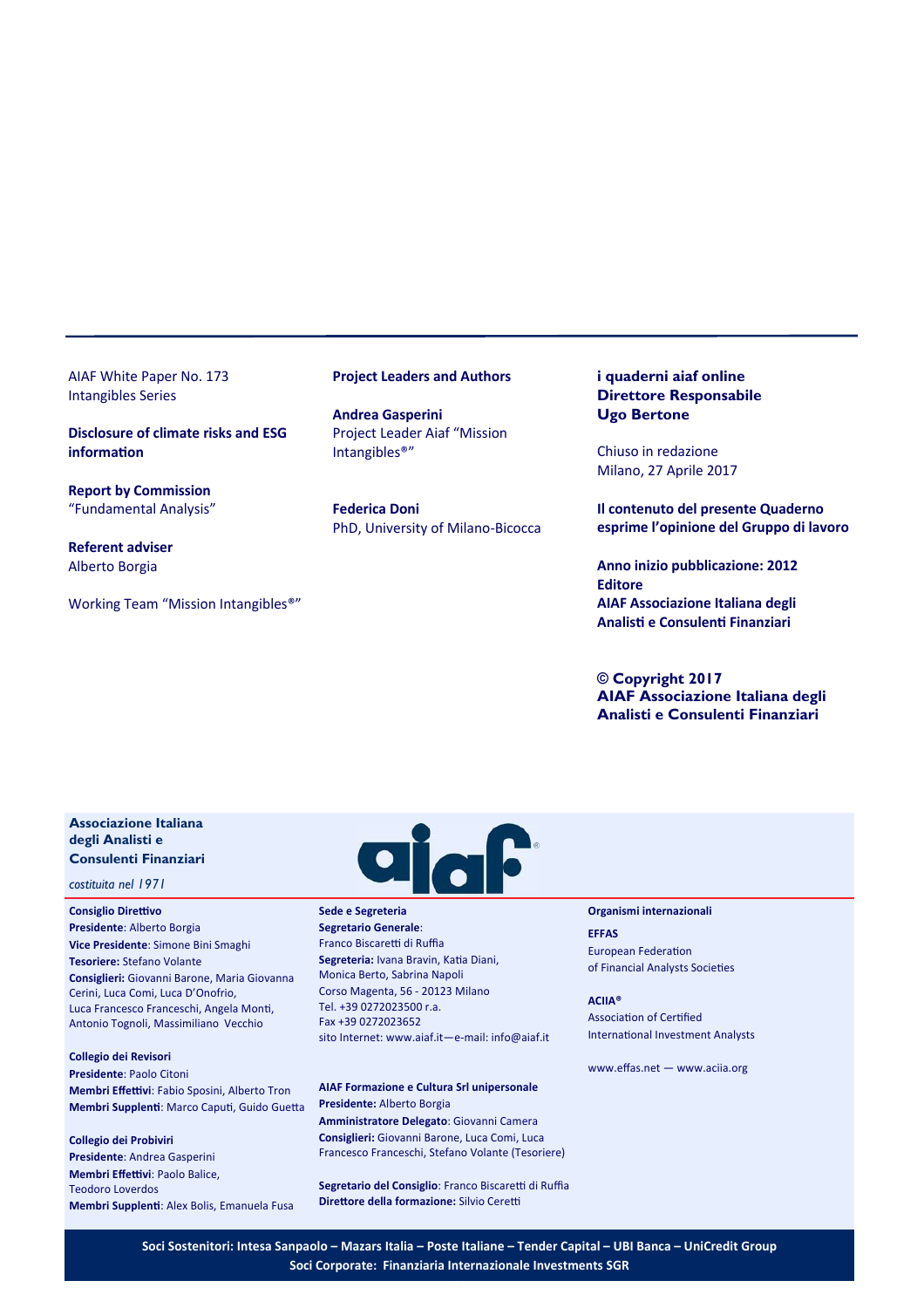# **Index** *Disclosure of climate risks and ESG information***<br>** *EXE face! free and low explan investment*

*ETF fossil free and low carbon investment* 

**Introduction** 

Foreword

The reasons for the success of this research project

#### Executive summary

– The "backstage" of this research project

# **Disclosure of climate risks and ESG information**

From COP21 in Paris to COP22 in Marrakech new trends and challenges

- The impact of sustainability issues on the process of value creation
- Description of the exclusion / inclusion / integration of the ESG criteria in the investment process
- Diversified strategies to optimize both sustainability purposes and financial performance
- Relationship between ESG factors and corporate financial performance
- The main consequences exerted by stranded assets on financial markets
- Fossil fuel divestment and Catholic finance
- Impact on assets allocation and successful management engagement

## **ETF fossil free and low carbon investment**

- How the climate trends are changing the market sentiment for low carbon
- Is it possible to offset negative impact of financial portfolios or are there unchangeable risk?
- Main futures of ETF low carbon
	- Risk profile
	- Key fact
- Top holdings and top sectors
- Back testing and annual climate efficiency rebalancing
- Assessment of ETF low carbon investment strategy according to SDG n. 13 "Climate Action" by the United Nation 2015

ETHO Capital

Preeminent appraisals of thought leaders

Afterword

Acknowledge

References

**Websites**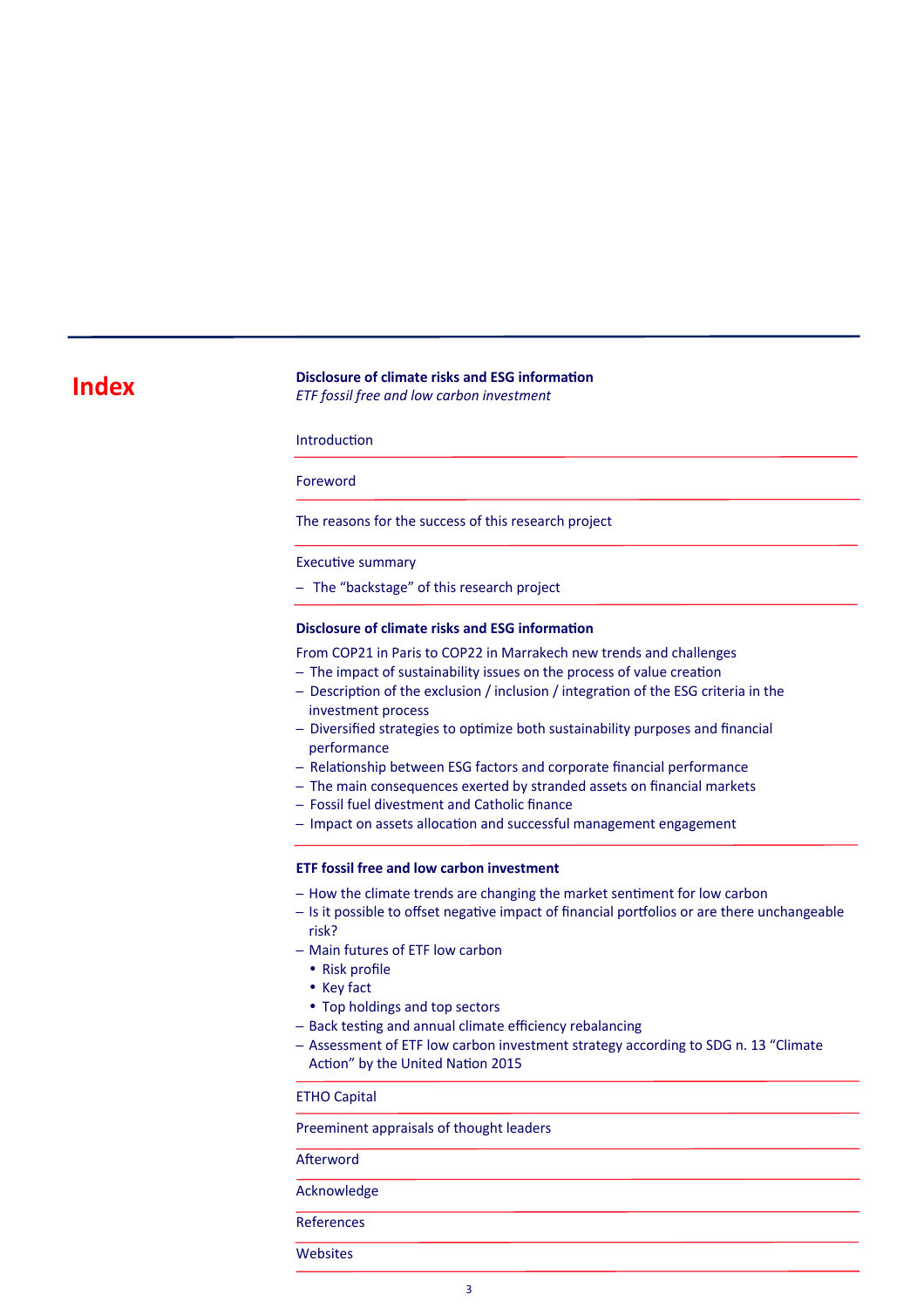# **Project Leaders and Authors**

# **Andrea Gasperini, Project Leader Aiaf "Mission Intangibles®"**

After his degree in Economics, obtained with the highest honours in Italy at the University of Verona and the qualification of chartered accountant, he began his professional career in 1987 in a leading International Company operating in IT sector (IBM Italia). Later, he worked for a Consulting and Financial Audit Company (Arthur Andersen & co.), for a Real Estate Brokerage Company (Gabetti Holding) and Senior Credit Officer for an international banking group (Banca Leonardo SpA).

Since 1993 is Italian Association of Financial Consultants and Analysts member and in charge of research projects and study of the working group Aiaf "Mission Intangibles®" whose role is to guide, motivate and critical compare analysis on methods for measuring and communicate intangible assets and enhancement of Environment, Social and Governance information (ESG).

Since 2006, he is member of EFFAS CIC (now CESG) and since 2011 promoter of WICI Europe and since 2016, he is responsible for the AIAF's ESG Observatory.

He is author of three books: "Il vero Bilancio Integrato – Storie di creazione del valore a breve, medio e lungo termine" (2013), "Capitale Umano e performance di business. Misurare il ROI del capitale umano" (2008) and "Il valore del Capitale Intellettuale. Aspetti teorici e casi aziendali di reporting" (2006), published by Ipsoa Wolters Kluwer. He published over one hundred articles and essays for important business and management issues, on intangible resources, sustainability, ESG factors, responsible investments (SRI), United Nations Sustainable Development Goals (SDGs), financial analysis and acting as a teacher in masters and training courses and as a speaker at conferences organized on these topics.

# **Federica Doni, PhD, University of Milano‐Bicocca**

Assistant Professor in Accounting and Business Administration at the Department of Business Administration, Finance, Management and Law, University of Milano‐Bicocca.

She teaches Financial Accounting at the University of Milano-Bicocca. Her main research topics include International Accounting, Intangibles and Intellectual Capital, Accounting History, Integrated and Sustainability Reporting, Corporate Governance and Business Valuation. She has presented papers on the abovementioned topics at several national and international conferences. Member of SIDREA (Italian Association of Scholars in Accounting and Business Administration) and Deputy member of the Auditors of SISR (Italian Association of Accounting History), member of EAA (European Accounting Association), EURAM (European Academy of Management), CSEAR (Centre for Sustainable & Environmental Accounting Research, UK) and BAFA (British Accounting and Finance Association, UK).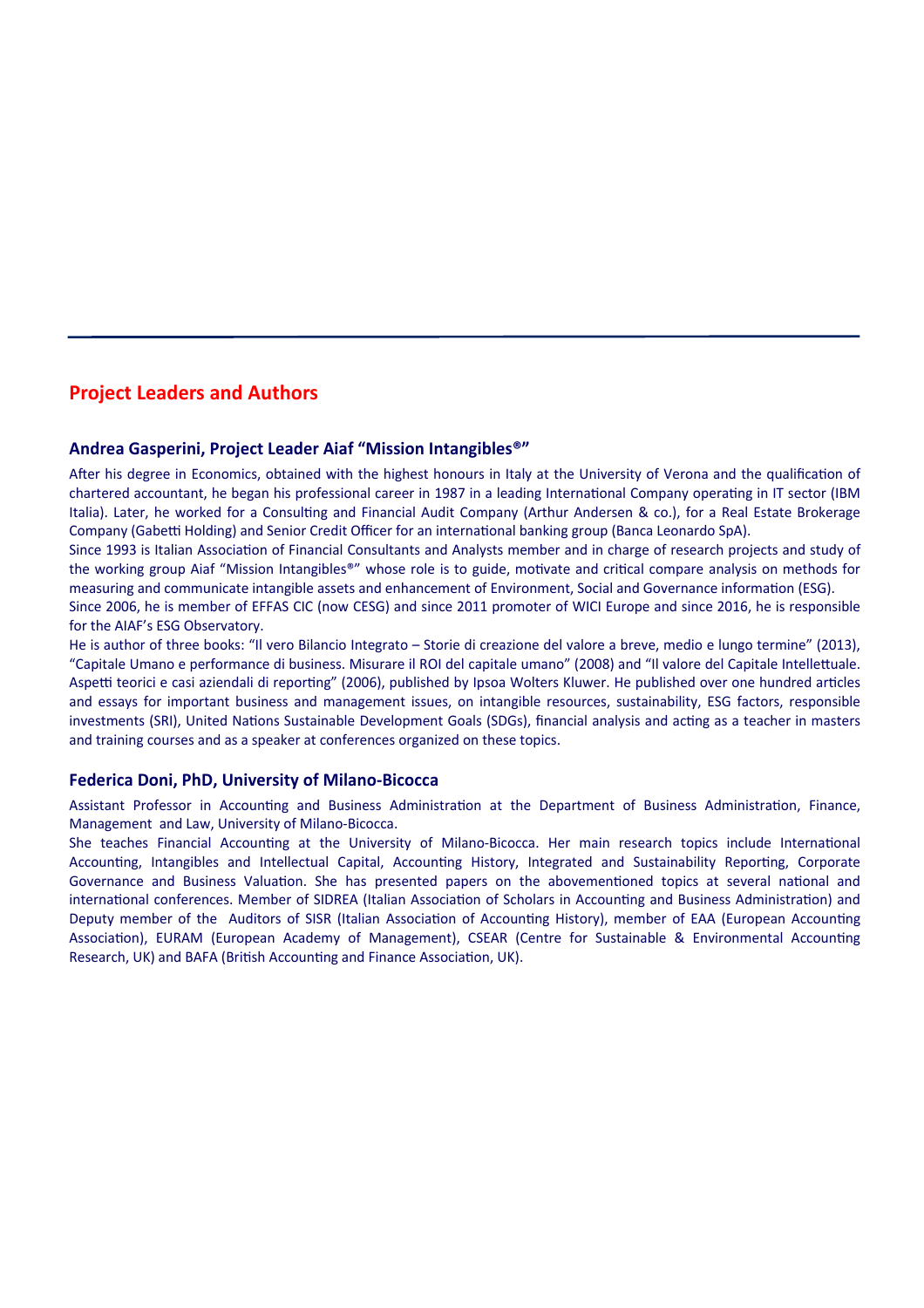# **Introducing an energy transition**

It started with food as fuel, and muscle as engine/prime mover. Food was multiplied through agriculture; and muscles through animal domestication. Except for mills and the contribution of wind and water, the source and the mover remained strictly organic for most of human history. The Agricultural Revolution translated in growth of wealth and population. But there was an implied cap (the finiteness of earth as organic energy source provider) in the ability to grow. And once it was approached, Europe's economy and population remained substantially stagnant through centuries.

Then came the great energy transition. Fossil met Technology, and was turned into fuel. The source turned fossil; and the engine a true (and inorganic) machine. In the shift the ability to produce useful work, which is what energy is all about, became virtually unlimited. Classical economists and their idea of the economy leading to a stationary state (Stuart Mill for the definition; but Ricardo and Malthus for the concept) went good for academic reference only. In a century world, population multiplied by 700%; and (consolidated) GNP by an even superior magnitude. You may in part thank (as far as population is concerned) penycilline. You may then thank finance, and its ability to multiply money and therefore capital available for investment. But take the energy transition, i.e. fossil fuels, off the picture, and very little if any of the

Schumpeterian embarrass de richesse would remain on the XX Century table.

Today we are discussing a new energy transition. From fossil to renewables. To sun, water, wind, organic fuels. A backwrd transition, so to speak. For the first time in history a transition from a higher (fossil) to a lower energy density source. Which implies more room (earth, classical economists would say...) needed for production; and an inherently less efficient energy process. We need T (as "Technology") to develop fast to be able to avoid the gap.

There is nothing in the market that mandates the transition. The lower density of the "new" sources make them, gross of their direct and indirect infrastructure costs, marginally more expensive than fossils. A strong argument could be made that this is so simply because historically we have failed (or refused) to incorporate fossil negative externalities into fossil sources price. True, but the fact remains that (over 100 years after the publishing of Pigou's Economics of Welfare) negative externalities, except for so far marginal cap and trade/ carbon tax schemes, are still not priced<sup>1</sup> and that therefor price signals, left alone, would bend in favor of fossils.

Here comes the second feature of the transition to be. At this stage of T, it cannot be a market byproduct. We cannot as a rule predict the timing and the direction of the improvements in Technology (which largely explains the ex post inability of business as usual models to explain anything). But the

energy density gap should allow us to predict that the increase in sector investments and consumption which would be needed to drive the process, and the size thereof, will not properly materialise unless regulation and public intervention will massively intervene.

The transition, we are told, is mandated by climate change. Except for a small minority (less than 5% of the existing literature may be defined as "negationist") peers do endorse the idea that anthropogenic emissions be primarily responsible for the increase in the atmospheric concentration of carbon dioxide that has been recorded since the blossoming of the Industrial Revolution; and that this concentration as part of the overall concentration of GHG be a primary actor of the global warming drama. Herefrom the push towards a transition out of fossil fuels as the main primary energy source.

To get there the governments, or rather the States need to intervene. The density and (in case of sun, water and wind) the intermittency gap must be pricewise closed. The energy

# **NOTE**

1 The amounts at stake are difficult to estimate. A 2015 IMF working paper labels the refusal to price fossil negative externalities as a "subsidy" to the industry ("post tax consumer subsidies") and estimates the 2015 yearly worldwide subsidy (i.e. the amount that should be captured through a proper carbon tax) at \$ 5,3 trillion. Coady D.; Parry I; Sears, L; and Shang, B., *How Large Are Global Energy Subsidies*?, IMF Working Paper, 15/105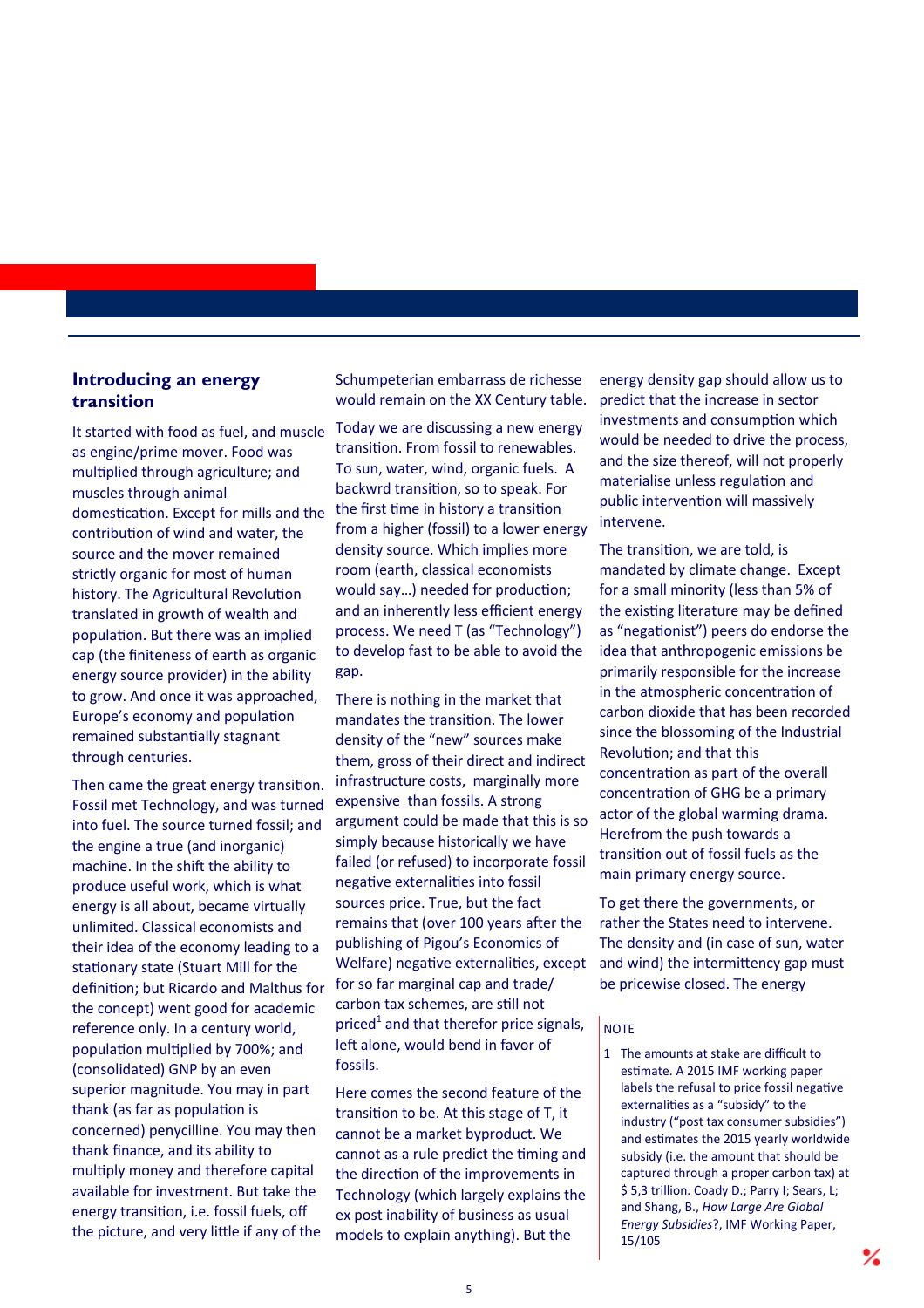transition is (also) a matter of appropriate public policies.

The State armamentary available for this purpose is customarily composed of three main tools. Taxes, incentives and prohibition.

Prohibition has mainly to do with environmental standards. Zeroing i.e. the allowance for sulphur dioxide emissions at sea, where implemented, has the secondary effect to promote gas (lng) propelleded engines over traditional fuel oil diesel; i.e. to substitute oil with a less polluting (although hydrocarbon) fuel. Incentives are what made photovoltaic possible, and sometimes like in Italy even too possible. Taxes in turn could and should be used as the tool to incorporate externalities in pricing.

The tools are there. But the will to use them in a coordinated manner, and towards accountable goals, is apparently below expectations. COP 21 execution is predicated upon a voluntary non‐enforceable mechanism of Nationally Determined Contributions (NCD). $^2$  But the tendering of the actual Contributions

# **NOTE**

- 2 Under the system, the plan to contribute to emission reduction and the specific targets thereof are decided at individual State level. Control and enforcement are thereafter also fully in the hands of the individual State, with no mechanism for international sanctioning.
- 3 Speech given by Mark Carney, Governor of the Bank of England, to the Lloyd's of London, 29 September 2015, www.bankofengland.co.uk Mark Carney as Chairman of the Financial

since appears to be less than enthusiastic.

The issue with government action on climate change has much to do with what Governor Mark Carney in 2015 defined "The tragedy of horizons". "The catastrophic impacts of climate change will be felt beyond the traditional horizon of most actors imposing a cost on future generations that the current generation has no incentive to fix".<sup>3</sup> Damage will materialise in years to come; but to prevent it you must spend money today. Investing in prevention implies asking your constituency to have their taxation spent to avoid something they do not (yet) suffer from; or else (i.e. via carbon tax) to pay more to buy what they are used to buy for less. The climate drama will take some decades; and elections are tomorrow. Worse, and more, if you apply to your model a high discount rate you may even end up showing that fixing the climate change damage in 2050 will be less expensive than preventing it today. Which is exactly the argument that English conservatives opposed to the findings of the 2006 Stern Review. $4$ 

Stability Board has promoted the Task Force on Climate‐Related Financial Disclosures, which aims at developing "voluntary, consistent climate‐related financial risks disclosures for use by companies in providing information to investors, lenders, insurers and other stakeholders".

4 Under the system, the plan to contribute to emission reduction and the specific targets thereof are decided at individual State level. Control and enforcement are thereafter also fully in the hands of the individual State, with no mechanism for

Deciding over a policy that needs to arbitrate between today and tomorrow is ultimately a decision as to a selected discount rate. Applying (underlying) high discount rates is a popular electoral exercise. Discounting low is one of the conditions for the transition to materially progress.

Can a majority constituency gather around a low discount rate policy, i.e. take on itself instead of delegating to future generations?

There are, contrary to expectations, some indications that this may start to happen.

The first is that the tragedy of horizons is already coming on stage; and so in the form of issues for today. The combined growth of population and GNP worldwide is multiplying the impact of fossil's negative externalities; and imposing a cost on budget not for preventing the evil of tomorrow, but just to remedy the evil of today. China at COP 21 has not "converted" to the environmental cause; it simply cannot withstand the consequences and potential further growth of the pollution it suffers

international sanctioning. Speech given by Mark Carney, Governor of the Bank of England, to the Lloyd's of London, 29 September 2015, www.bankofengland.co.uk Mark Carney as Chairman of the Financial Stability Board has promoted the Task Force on Climate‐Related Financial Disclosures, which aims at developing "voluntary, consistent climate‐related financial risks disclosures for use by companies in providing information to investors, lenders, insurers and other stakeholders".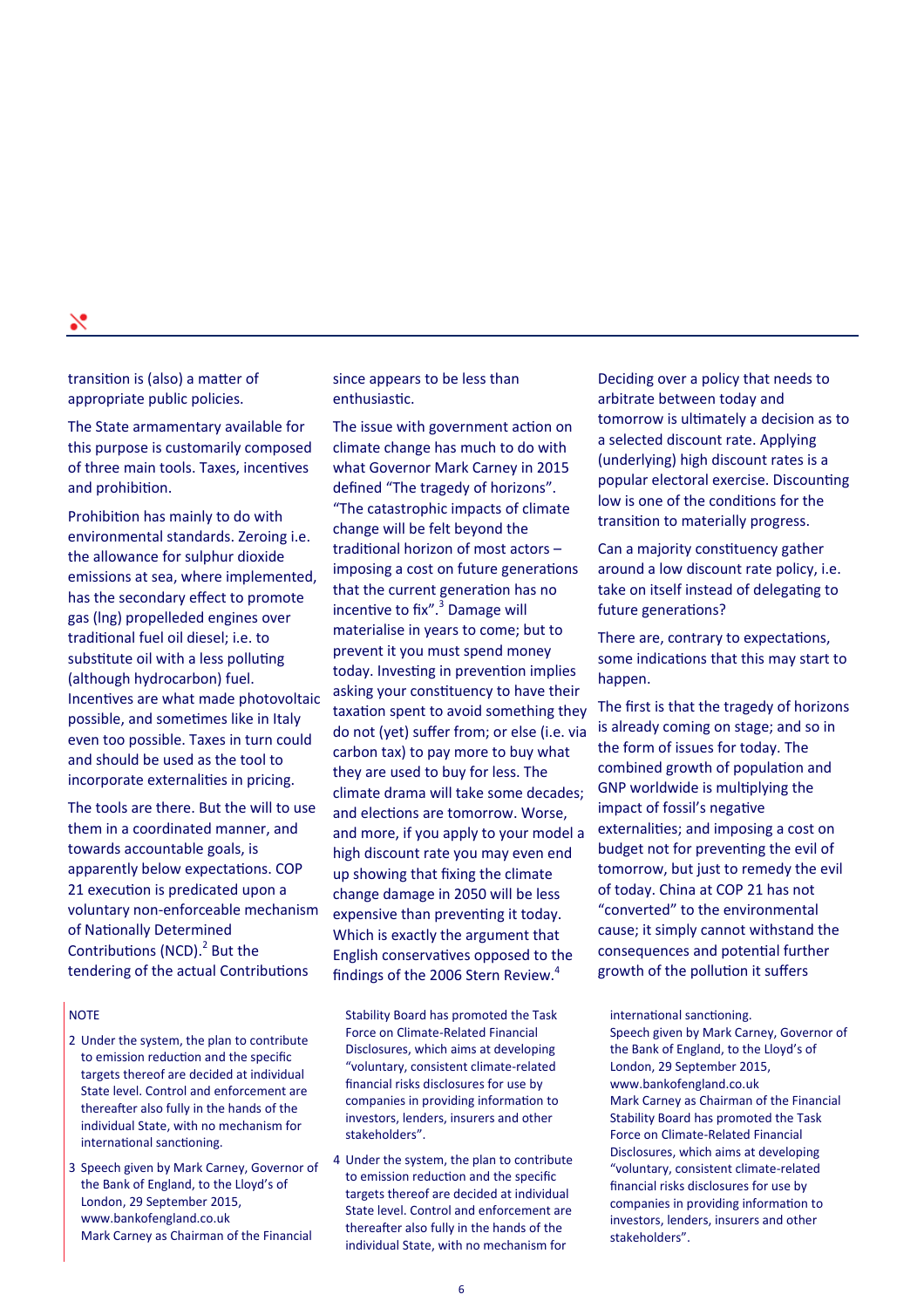today. President Trump election may not necessarily contradict this trend. It is too early to call; but even the "America First Energy Plan" of his administration recognizes that "our need for energy must go hand in hand with responsible stewardship of the environment". Whether this recognition will then in practice translate into an oxymoron only time can tell. In all likehood, the transition process may just come forward slower than it would have been with the support of a proactive policy; but still leaving room for a manageable process.<sup>5</sup>

An energy policy is for a constituency to endorse. Not even the Trump Energy policy can go immune from endorsement. And here comes the second indication that a proper transition policy may still be a politically viable possibility. The indication is ultimately an issue of "mood". A mood that in segments of the western societies seems to gradually shift, to put it rhetorically, towards the acceptance of the idea to pay more today to win a better planet tomorrow. And a mood that extends so far as to buy widgets on the market on the basis of considerations other than just the price or the efficiency or

# **NOTE**

5 There are a number of assumptions that should be factored in before passing judgment and forecasting future impacts. The call for energy independence is a call for maximising fossil production, i.e. to sustain an industry which has always been playing an upfront role in the economy of a number of US States both in terms of workforce and of magnitude of the

the specific product. When i.e. the Tesla Powerwall hit the market, it did generate a pile of literature pretending to demonstrate its economic inefficiency. Nonetheless, it sold. True, like other storage appliances in some countries it was made economically efficient through preferential tax treatment. But in the States it did find a market niche also in the absence of public support.

There are thus in the "green sector" market niches that, even in the absence of public policies, are being established and growing. Supply, apparently, is starting to create demand. Alone it may not suffice. But it may help establishing consensus for a transition policy.

Still, however, the path we are on is doubtful. The targets for GHG emission reduction may be met, but also and still (failing a massive public action) largely missed. The potential scenarios are virtually unlimited; and the winners and the losers impossible to identify. The lesser the mitigation of climate change, the stricter in principle the look we should keep amongst others on the insurance sector, in terms of its ability to cover the increasing wheater related liabilities allegedly associated with

stakeholders; but trying to boost production may not and does not translate automatically into an increase of (national) consumption. Coal production has been environmentally rehabilitated; but gas in recent years has materially displaced coal in US power generation not because it was cleaner but simply because it was cheaper, and the "rehabilitation" will not by itself revert the process.

progressive global warming. The quickest the transition, the highest the danger for the carbon industry, who may inter alia face the necessity to write off its net worth reserves that are no more producible ("stranded assets"). As there is not, however such thing as a long-term portfolio (the rule being still that operators just act opportunistically...) these issues are mostly still too early to call.

Transitions need time. Changing the energy source implies in most cases changing its prime mover; and building the infrastructure needed for the change. "Energy transitions taking place in large economies are inherently protracted affairs".<sup>6</sup> Take as an example electric cars. Today we are still below 1% worldwide. The International Energy Agency calls for reaching 1,7 in 2020, and 10% in 2030. Others are less optimistic. Crude oil energy density seems difficult to displace from the transport sector; and if you want to change the source, you need to change the car.

The good news here are that reaching the COP 21 emission targets does not call for a too accelerated transition. The 2016 World Energy Outlook 450 scenario (which is deemed to be consistent with the objective of

Individual States, further, will in the absence of Federal standards retain an ability to regulate at State level; and it is difficult to see how the Federal Energy Plan may impact upon, i.e., California environmental policy and standards, And so on…

<sup>6</sup> SMIL, V, Energy Transitions, Praeger 2010, viii.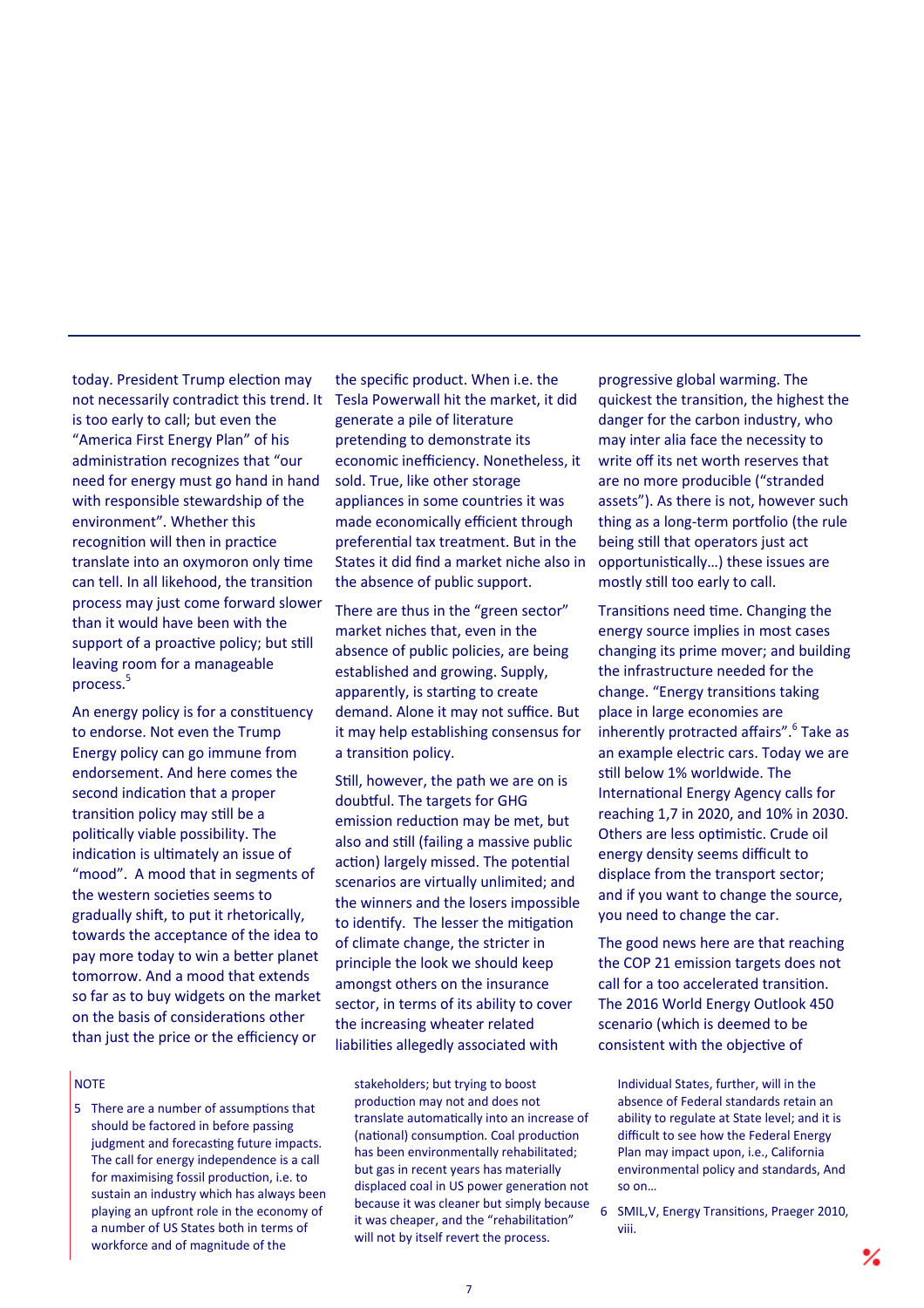limiting the average global temperature increase in 2100 to 2 degrees Celsius above pre‐industrial levels) projects fossil source as still representing 74% of world's primary energy sources in 2025, and to progressively decrease thereafter to 58% in 2040. We sƟll seem to have room to drive a process made up of progressive steps, and avoid the brutality of sudden change.

Step one. While and before substituting for fossils, we have still wide room to consume less by consuming more efficiently.

Energy intensity (i.e., energy consumption per unit of Gross Domestic Product) has decreased on world average by 32% between 1990 and 2015; and historically the trend appears as a continuum with rare yearly exceptions. In practical terms, this implies that i.e. within EU 28 GDP may increase by almost 2% per annum without increasing year over year our energy consumption.

We can do more. The decrease in energy intensity has been so far largely market driven. But there is still a lot that public policies may do to stimulate energy efficiency, i.e. our ability to reduce the energy consumption of a system in the performance of a specific function. Transportation, housing and industries have each still large room for improvement even under already existing technology. The time of the improvement is however largely a function of the financial availabilities of the final user. Here, too, we have a prime mover issue. To make your

heating more efficient you must invest in changing your boiler. Public policies here seem responsive, or at least so in Europe; and tax incentives (via tax credits) have been elected as the favorite policy tool. Investing in energy efficiency may induce a positive economic stimulus; and makes for an emission reduction policy where the tragedy of the horizon is of no or at least limited application.

Step two. We can for the time being substitute fossils with (lower emission) fossils. Here we have a priority issue crossing both sectors and sources. As to sectors, the priority is mandated by existing technology. We can compress quite substantially the share of carbon sources in power generation (by resorting to nuclear generation, we could in fact technically already do without fossils); while the energy density issue makes it a long way to go in the transportation sector.

As to source priority, natural gas is the obvious choice. The transition power generation mix would ideally be natural gas plus renewables, with natural gas fully substituting coal as the flexible provider. The substitution costs would in principle be sustainable by the consumer; but this notwithstanding nothing or little seems so far to materialize in this direction. In principle, graduating a carbon tax so as to Ɵlt consumers choices towards the less emissive source would do the priority job. But it is nowhere to be seen.

In "green" Germany, just by way of example, in 2016 over 40% of the electricity was coal produced (with

lignite accounting for 60% of it) while gas was at 12,4%. Renewable expansion is constant (in 2016 up to 29%); but notwithstanding the Energiewelde in the choice of the base fuel price so far takes over environment. It may not be a straight example of tragedy of the horizons; but compared with the public policies applied to energy efficiency it looks at least like a next akin.

Transportation, whatever the policy, will be a longer business. Attempts are made to favor substitution of oil with gas as transportation fuel; but they are basically for bulk cargoes (ships and heavy trucks) and are subject, at least in Europe, to a favorable taxation bridging the implied cost gap with diesel. Electric cars are here to stay; but it may take decades before their spreading becomes emissions‐wise material (and so provided they are not fueled with coal generated electricity). Policy here is (partially) impotent if not matched by a substantial technology development.

Which takes us to the last but first driver. Step three. Technology will have a great say in the timing and the feasibility itself of the transition to come. Where it will go is by far impredictable. But one of the game changers will be its ability to economically overcome the shortfalls of renewables intermittency. Electricity storage progress will mark the transition progress. So far, the last years learning curve has been impressive. But it was also a creaming curve. Further progress may thus prove slower; and harder.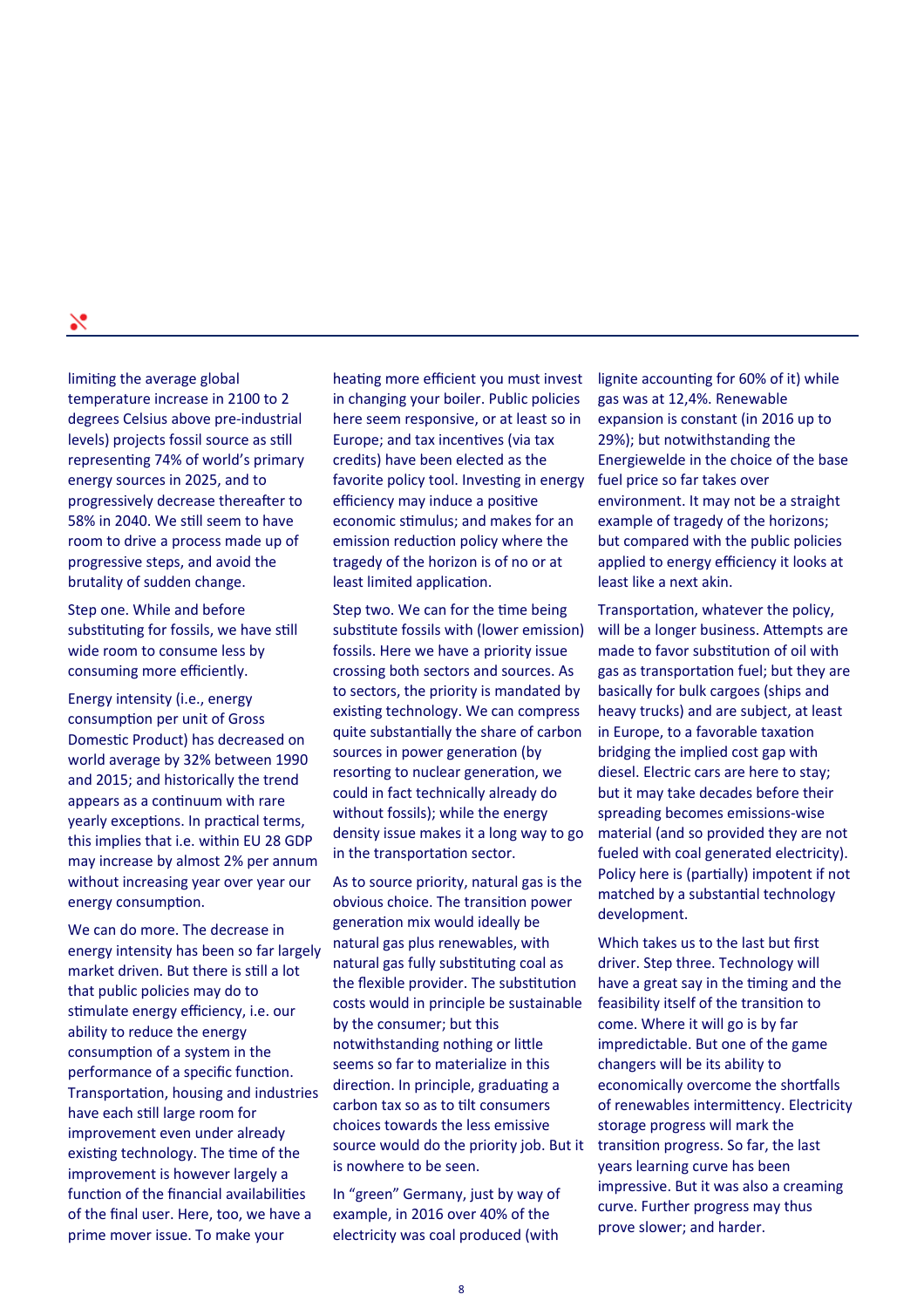Mix public policy with technology, wrap into energy efficiency, season with the less emissive of fossils, and you have the receipt for the energy transition. Except that, there being no free lunches, the receipt needs to be financed. Guesses about the bill are proliferating. The authority of Professor Paul Ekins<sup>7</sup> suggests that we are talking about generating some 3 trillion USD per year in low carbon investments. The recipe, in other words, does not work without finance.

Public policy will not make up. It can facilitate low carbon investments; but in no scenario these may be sustained only or even predominantly via States budget. Private investment is already

playing and will play a major role. But to be generated, private investments needs the perspective of a reasonable and risk commensurated rate of return. Which in turn calls for the State tools to be deployed so as to accelerate the bridging of the cost/ price gap and create a framework for low carbon sources to become price winners.

This is where the energy amateur must leave the floor to the finance professionals. Within an appropriate framework, the technology of choice as well as the infrastructure of choice or the small/distributed generation of choice will be neither priced nor prized according just to their technical merit.

Marketing, consumers inclinations, affordability, integrability into existing systems and other factors will play a role in the beauty contest. The ability to attract capital will ultimately decide; i.e., like it or not, it will be for finance to pick up the winners.

#### **Massimo Nicolazzi**

*President Centrex Italia SpA Director, ISPI Energy Watch Professor, Economics of Energy Sources, University of Turin*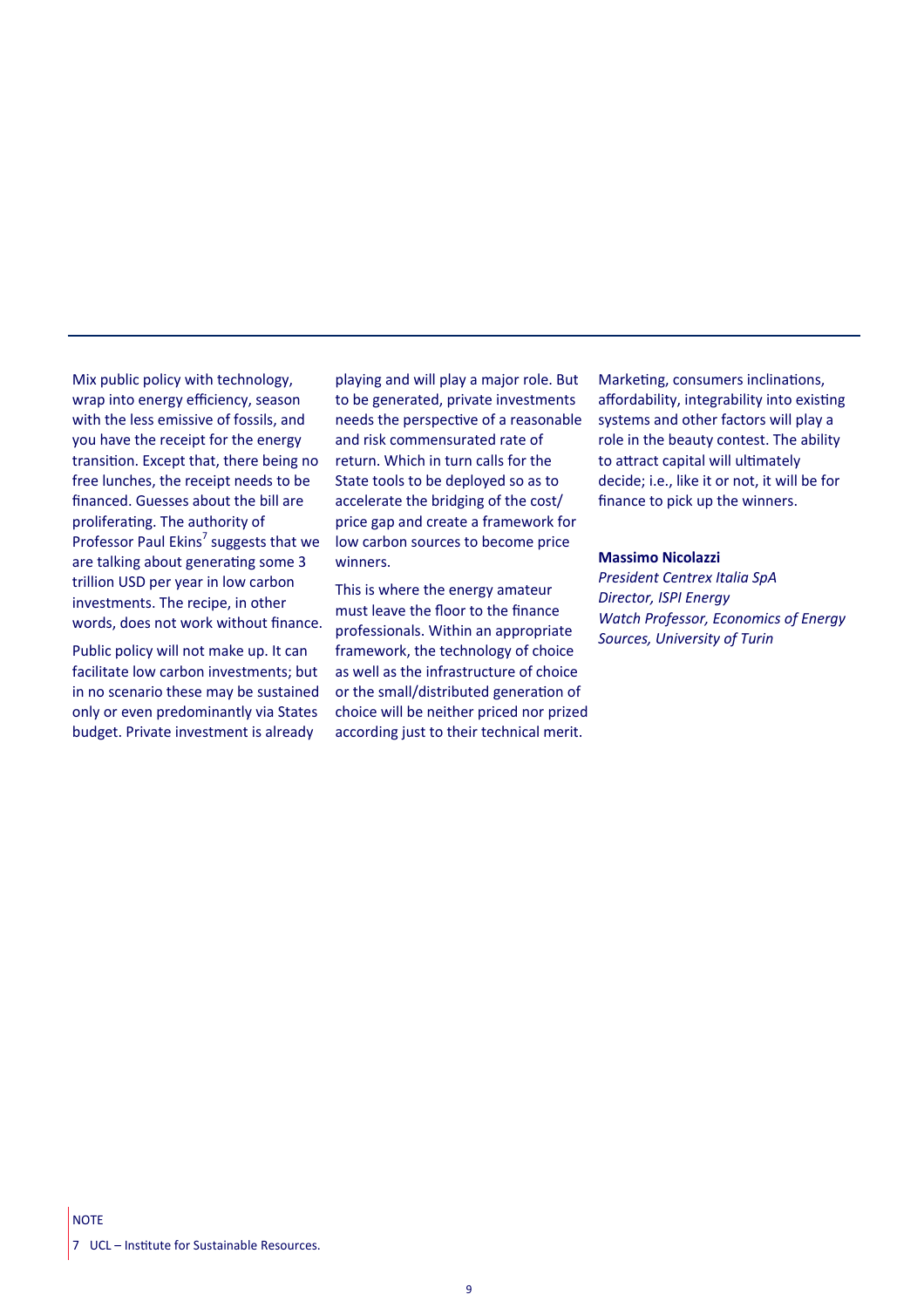# **Executive Summary**

Today, we are living in a world where Environmental, Social and Governance (ESG) issues and sustainability are gaining more attention to such an extent that they are becoming mainstream issues. Companies are beginning to recognize that there is an effective interest on questions on the part of institutional investors who have a long‐term vision, such as pension funds, sovereign funds, insurance companies, and, more recently, religious orders. cluste risks<br>limate risks<br>ESG information

Long-term institutional investors have always focused not only on creating value, but also on other considerations like sustainability, ESG factors, climate risk and natural capital<sup>8</sup> because they believe these may potentially have a significant, material impact on their

# **NOTE**

- 8 IIRC ‐ "*all renewable and non‐renewable environmental resources and processes that provide goods or services that support the past, current or future prosperity of an organizaƟon. It includes air, water, land, minerals and forests, biodiversity and eco‐system health*".
- 9 European Fund and Asset Management Association (efama), "EFAMA Report on *Responsible Investment", "… There is no staƟsƟcally relevant outperformance or underperformance of Responsible Investment strategies*", September 2016, http://www.efama.org/Publications/EFA MA\_Responsible%20Investment%20Repo rt\_September%202016.pdf

10 UN Environment Programme Finance Initiative and Mercer, "Demystifying *Responsible Investment Performance*", 2007, http://www.unepfi.org/fileadmin/docum ents/Demystifying\_Responsible\_Investme nt\_Performance\_01.pdf

investment decisions in that these things can overcome the initial skepticism which has created the idea that socially responsible investment (SRI) often results in a poor<sup>9</sup> or penalizing<sup>10</sup> return.

**Disclosure of climate risks and**

Many asset owners are starting to take into greater account the metrics of environmental, social and governance issues (ESG) by which a company's sustainability can be assessed. A specific focus is aimed at organizations attempting to implement innovations that will have a more positive impact on the ongoing problem of climate change, and which are also adopting divestment strategies on fossil fuels while paying attention to the risks and opportuniƟes involved in the transition to a low-carbon economy in

order to reduce high greenhouse gas emissions, including carbon dioxide CO2, N2O nitrous oxide, methane CH4, and F‐gases, thus pursuing a decarbonisation strategy.

The climate agreement reached in Paris in December 2015 (COP21) has set the ambitious goal of maintaining [...] the average global temperature rise well below 2° C compared to pre‐industrial levels and to try to limit this increase to 1ˑ5° C above pre‐industrial levels. This is therefore an unprecedented agreement in an effort to limit global warming on the planet.

In the future, it is likely that the management strategies of those climate-sensitive companies will be rewarded, which enable the achievement of even greater opportunities from the initiatives of the World Government (from COP21 in Paris 2015 to COP22 in Marrakech 2016) and from the new settings for climate standards, which may, however, also have an

**Disclosure of climate risks and ESG information** 



Image 1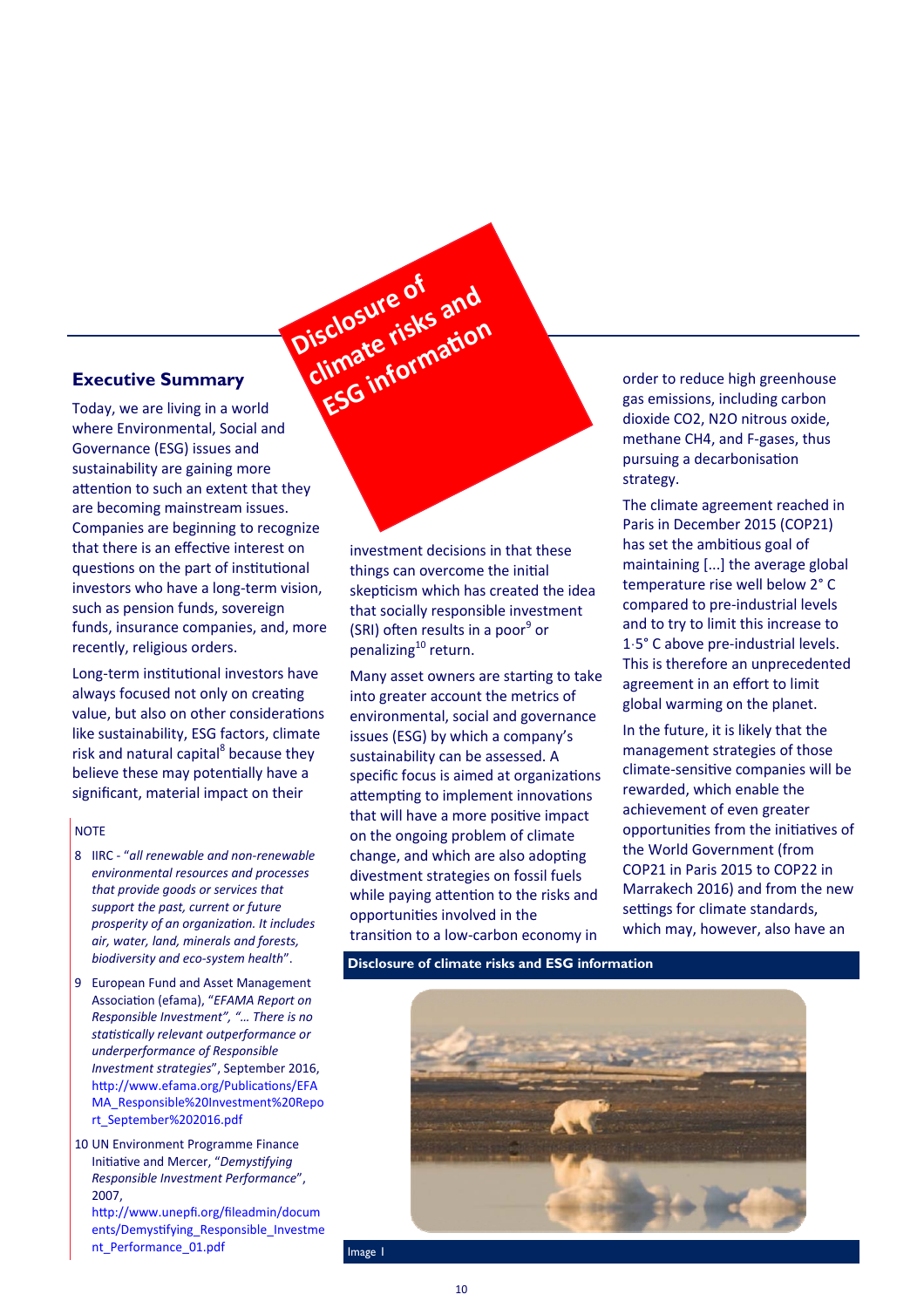impact on current fossil fuel reserves (... oil, natural gas and coal) in that these could become "stranded assets"11.

COP21 is also an important step in moving towards a better and more comprehensive non-financial reporting that companies can use to communicate additional standardized information to investors, rating agencies, insurance companies, lenders, and other stakeholders highlighting their exposure to climate risks.

Acknowledging climate change as potential threat to investment performance, a growing number of investors are measuring and publicly disclosing the climate impact of their portfolio. The main driver behind this trend has to be sought in a set of regulatory measures that, in line with international climate policy efforts, are increasingly pushing for mandatory, standardized climate disclosure frameworks.

It is therefore necessary to integrate current corporate reporting models with non-financial information on environmental and social impacts and to connect financial capital with natural capital. This step is made possible through the use of a reporting

#### **NOTE**

11 Carbon Tracker Initiative, 2014. "Unburnable Carbon ‐ Are the world financial markets carrying a carbon bubble?", "…The fossil fuel reserves held by the top 100 listed coal companies and the top 100 listed oil and gas companies represent potential emissions of 745 GtCO2. … If the 2°C target is rigorously applied, then up to 80% of declared reserves owned by the world's largest

**Transition to a low-carbon economy** 



# Image 2

framework that allows disclosure of "investment grade" environmental and social data, that is complete, coherent, reliable, comparable and transparent, and which has the same consistency as 'pure' financial results. In turn, this framework helps to provide investors with useful and usable information for decision‐making on sustainability, thus improving the process of value creation.

However, not all institutional investors are convinced that ongoing climate change is able to significantly affect the value of their portfolios and others investors, while recognizing that high‐ carbon investments could be subject to a permanent relevant decrease of

listed coal, oil and gas companies and their investors would be subject to impairment as these assets become stranded.,

http://www.carbontracker.org/wpcontent/uploads/2014/09/Unburnable‐ Carbon‐Full‐rev2‐1.pdf

12 See the interesting thoughts on these topics written in the contributions for the Aiaf White Paper enƟtled "Disclosure of climate risks and ESG information" by

value, have taken any initiative because they consider these risks still very far.

These risks may seem even more remote nowadays as US President Donald Trump has already issued executive orders aimed at reversing former US President Barack Obama's climate policies, has named Oklahoma attorney general Scott Pruitt, a climate change denier and supporter of the fossil fuel industry, to head the US Environmental ProtecƟon Agency (EPA) and could also be willing to assemble his advisers to decide on whether or not to withdraw from the Paris Agreement.<sup>12</sup>

**Lucy Di Rosa** and **Ryan Elivo**, Fossil Free Indexes – Solutions for Carbon-Responsible InvesƟng, "*Tracking the Movement Towarsd a Clean‐Energy Economy in the Era of Donald Trump*" and **Maximilian Horster and Patrizio Trapletti,** South Pole Group – Pioneers in Climate AcƟon, "*Climate Risks, Disclosure, and OpportuniƟes: the Financial Sector is an*  **Industry in Transition".**